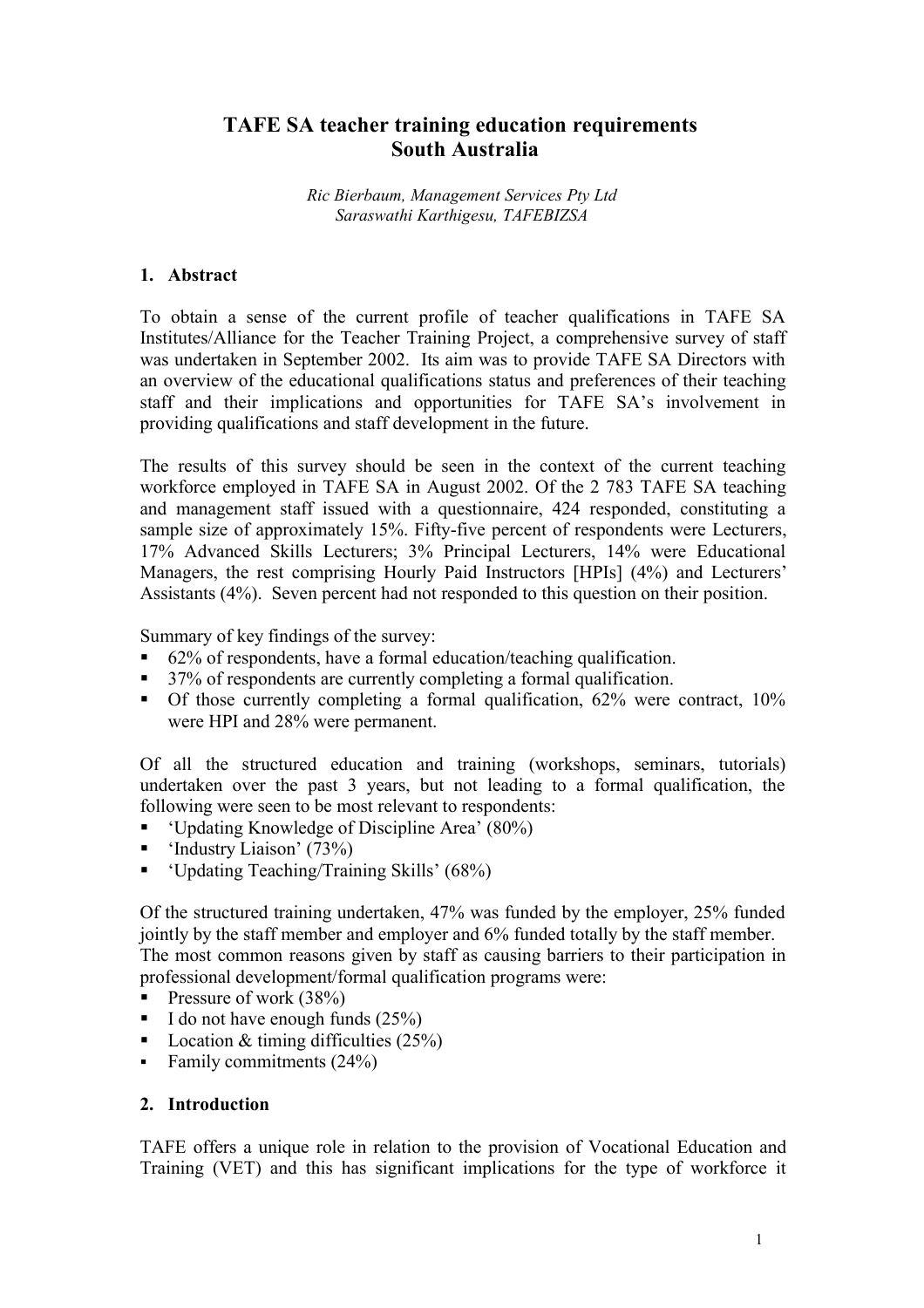needs. It is pertinent, then, that the teaching and management staff at the TAFE Institutes have the teaching and educational qualifications to deliver and assess training, possess the skills to facilitate learning and have up to date, cutting edge industry skills, as well as management skills that would enable them to be high performing VET practitioners. The findings of the Harris, Simons, Hill, Smith, Pearce, Blakeley, Choy & Snewin (2001) report stated that the Certificate IV in Assessment and Workplace Training had clearly become the *de facto* qualification for teaching/training in VET and that it will "increasingly be reinforced by the common stipulation within training packages for this level of qualification and by the finding in this study that decisions on staff development tend to be influenced more by policy imperatives than by industrial relations agreements or career plans" (Harris, et al. 2001 : viii). The report had caused some concern to the TAFE SA TAFE South Australia) Board on the teaching and management staff profile at the TAFE SA Institutes. In September 2001, the TAFE SA Directors requested that TAFEBIZSA, with the assistance of focus groups with TAFE SA Institute representation,

*Provide the TAFE SA Board with options for the provision of Educational Qualifications for TAFE staff including the expansion of TAFE SA's involvement in providing these qualifications, and facilitate bringing the Board's preferred option/s to fruition.*

There had been, so far, anecdotal evidence about the views of TAFE SA staff with regards to the best means of attaining educational qualifications. There was therefore, a need for a critical analysis of the current TAFE teacher education requirements and provision, and the identification of alternatives for the future.

A questionnaire was customised from the survey tool used by the Centre for Research in Education Equity and Work (CREEW) at the University of South Australia during their research into "The Changing Role of Staff Development for Teachers and Trainers in Vocational Education and Training". The Institute teaching and management staff were consulted through this questionnaire, to ascertain at state-wide and Institute levels, the qualification profile of TAFE SA teaching and management staff. It was felt that by understanding the qualifications and professional development held, undertaken and required, the project would be better able to plan for, and respond to, the priorities, educational qualifications and professional development needs of TAFE SA staff.

# **3. Literature Review**

Of all the reviews that were relevant to this project, only three, 'The Review of the UNISA School of Education', 'Review of the Flinders University School of Education' and 'The Changing Role of Staff Development for Teachers and Trainers in Vocational Education and Training' have been completed to date. Of these three, *The Changing Role of Staff Development for Teachers and Trainers in Vocational Education and Training* by Harris, et al. (2001), is the most comprehensive study of staff development of VET practitioners undertaken to date. Harris et al's (2001) findings were consistent with the key messages provided by respondents to the staff survey that was administered to TAFE teachers and in the consultations with key stakeholders. The most relevant of the Harris, et al (2001) findings were: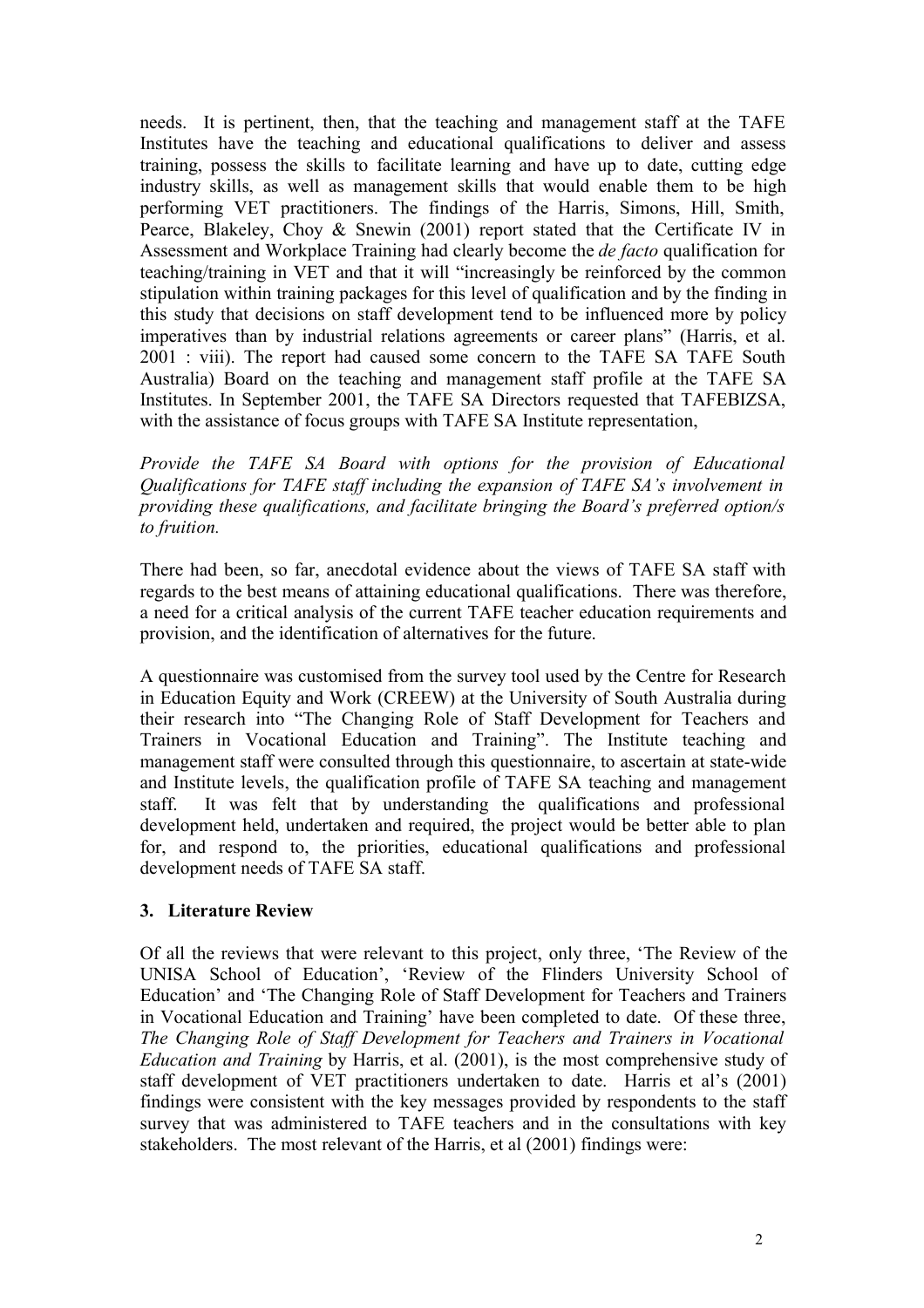3.1 Certificate IV in Assessment and Workplace Training has become the *de facto* qualification for teaching/training in VET. TAFE Institutes will need to determine whether this is sufficient to meet their future standards of teaching.

3.2 There are five main barriers to participation in staff development – time, access, lack of funding, lack of information and cost. Linked to these concerns, three key trends were identified as emerging: funding, sectoral change and competition.

3.3 There is a shift in the balance of staff development activities away from individual to corporate concerns.

3.4 There is need for a greater differentiation in the roles of teachers and trainers.

3.5 There is an increasing diversity in the ways staff development needs are addressed.

3.6 The minimum teacher qualification requirements are inconsistent throughout the States/Territories in Australia and even among TAFE Institutes within a State. While the minimum requirement for teaching in the VET sector in some States is a Bachelor's degree for full-time teachers, others allow a certificate (2-year) or diploma (3-year) in teaching.

3.7 Individuals are increasingly being held responsible for their own initial training as a teacher/trainer.

3.8 Public and private providers differ significantly in the patterns of recruitment. While only 54% of TAFE providers require a minimum teaching/training qualification at appointment, 81% of commercial, 79% of community and 73% of enterprise-based providers require this. TAFE is significantly more willing to have staff complete such qualifications after appointment.

3.9 TAFE staff focus more on trade and teaching qualifications; private RTO staff focus more on non-teaching postgraduate qualifications and workplace trainer awards.

3.10 Formal qualifications are most likely to be undertaken at a university in the case of permanent staff and at TAFE by casual staff.

3.11 VET lecturers need to be made aware of the increasing expectation that they will take greater responsibility for their own technical currency, pedagogical expertise and the need to be informed and articulate with regard to contemporary developments in the VET sector.

The Harris et al (2001) report provides significant indication to the future content of staff development (including University/TAFE teacher training award courses).

*Critical elements for inclusion in future teacher training programs* that have been suggested, include, operating in a competitive market; keeping up to date/understanding changes to VET; flexible delivery; understanding/working with training packages and use of technology.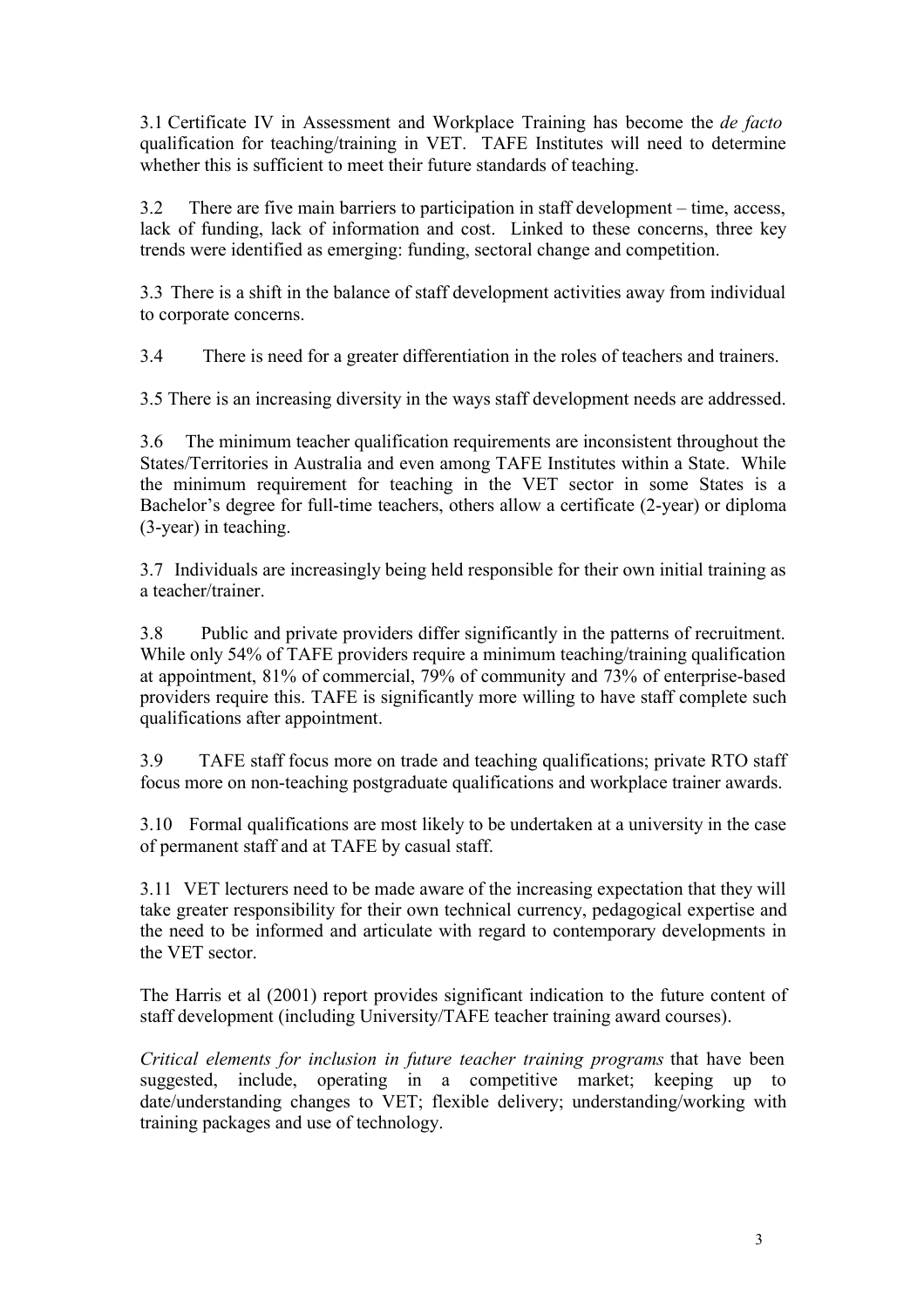The *top six attributes of a VET teacher* that Harris et al (2001) considered priorities were, professionalism; flexibility/adaptability; accept / cope with / predict change; tolerance/sensitivity to student needs; customer focus and passion for teaching.

The *top six skills, in order of importance*, they found, related to delivery/teaching; industry/subject experience; assessment; flexible delivery; facilitation; develop customised programs for industry.

The *top six kinds of knowledge*, *in order of importance* related to, learning principles/styles; industry knowledge; National Training Framework/Training packages; labour market and where it links to TAFE; political/economic factors that could impact on VET; lifelong learning (Harris, et al 2001:15-16).

Less than 50% of existing VET teachers were seen to have these attributes, skills, knowledge and competencies.

In addition to this review, it is important to recognise the findings of Mitchell and Wood (2001), the *Evidence of High-Skilled VET Practitioners* and *High-Performing VET Organisations* and Mitchell and Young (2001) *High Skilled High Performing* VET.

High skilled VET practitioners include a wide range of personnel, from staff development and human resource management staff, to senior, middle-level and supervisory-level managers; to staff from providers, enterprises and industry bodies, to teachers and trainers, and student support officers.

Characteristics of high skilled VET practitioners include:

- Using pedagogical skills to customise Training Packages;
- Managing strategically;
- Managing change;
- Developing innovative and enduring networks with industry and other training colleagues and
- Re-designing staff development to meet the challenges of the National Training Framework.

# **4. Research Method**

In undertaking the project, the following research, consultation, survey and review methodologies were adopted, consistent with the stated terms of reference of the projects:

### *Primary Research*

- 4.1 The opinions of teaching and management staff within TAFE SA regarding educational qualifications were canvassed through a questionnaire that was sent to all teaching and management staff in the seven TAFE SA Institutes/Alliance.
- 4.2 A wide range of organisations and their staff and various individuals in the VET arena were interviewed/consulted to gather information for the project.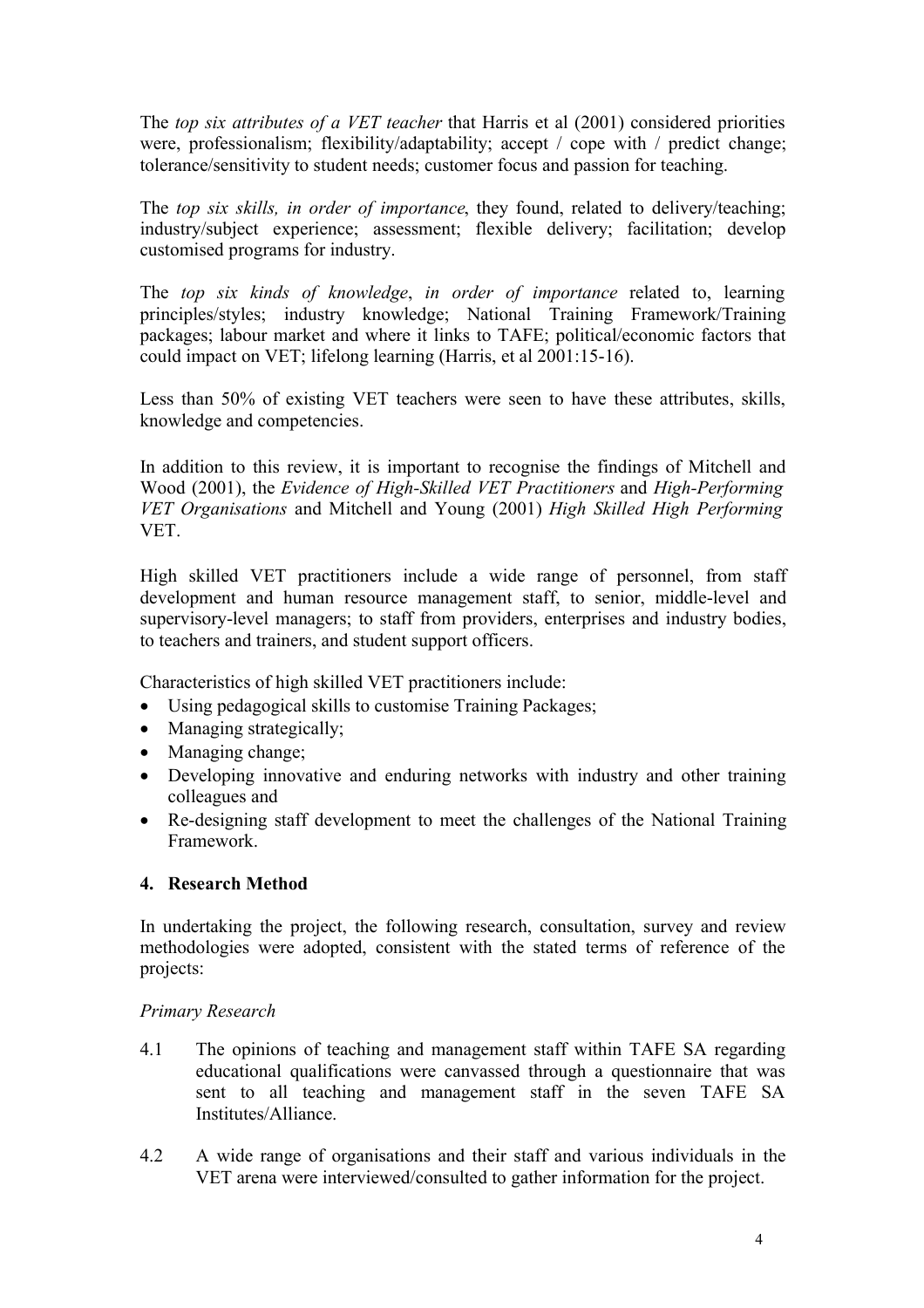# *Secondary Research*

- 4.3 A review of the various research/inquiries/documents was undertaken, to consider their implications for educational qualifications/professional development of TAFE teachers.
- 
- 4.4 Desktop research was done, to identify:
	- Professional development for VET teachers;
	- Adult and Vocational Education courses that are available through a range of Tertiary Institutions and
	- Educational qualification requirements within public Registered Training Organisations in other states and territories.

# **5. Findings and Discussion**

Of the 2 783 TAFE SA teaching and management staff issued with a questionnaire, 424 responded with representation from each Institute, constituting an overall sample size of approximately 15%.

Fifty-five percent of respondents were Lecturers; 17%, Advanced Skills Lecturers; 3% Principal Lecturers, 14% were Educational Managers, the rest comprising Hourly Paid Instructors [HPIs] (4%) and Lecturers' Assistants (4%). Seven percent had not responded to this question on their position. In summary, the key findings of the survey related to this project were:

# *5.1 Current Formal Qualifications*

At the time of their response, 37% of the respondents were currently completing a formal qualification. Of those currently completing a formal qualification, 62% were contract, 10% were HPIs and 28% were permanent.

Of the 424 respondents to the survey, only 418 (99%) provided details of any qualifications they have. The survey results showed that 63% of teaching staff in TAFE Institutes have a formal education/teaching qualification, while 55% were identified as having the Certificate IV in Assessment and Workplace Training.

The survey also provided an analysis of the percentage of respondents from each of the TAFE SA Institutes, TAFE SA key program areas, and classification levels who indicated if they were currently completing a formal qualification, and the type of support they received, if any.

Thirty-seven percent (156) of the respondents stated that they were currently completing a formal qualification while 57% (241) said that they were not. Six percent (27) did not respond to the question. This figure is comparable to the Harris et al (2001) findings, which showed that of the TAFE staff surveyed, 34% were completing a formal qualification. Of the 156 (TAFE SA survey) who had said they were currently completing a formal qualification, 8% were Lecturers' Assistants; 59% were Lecturers; 12%, Advanced Skills Lecturers; 3%, Principal Lecturers; and 14%, Educational Managers. Four percent did not specify their position.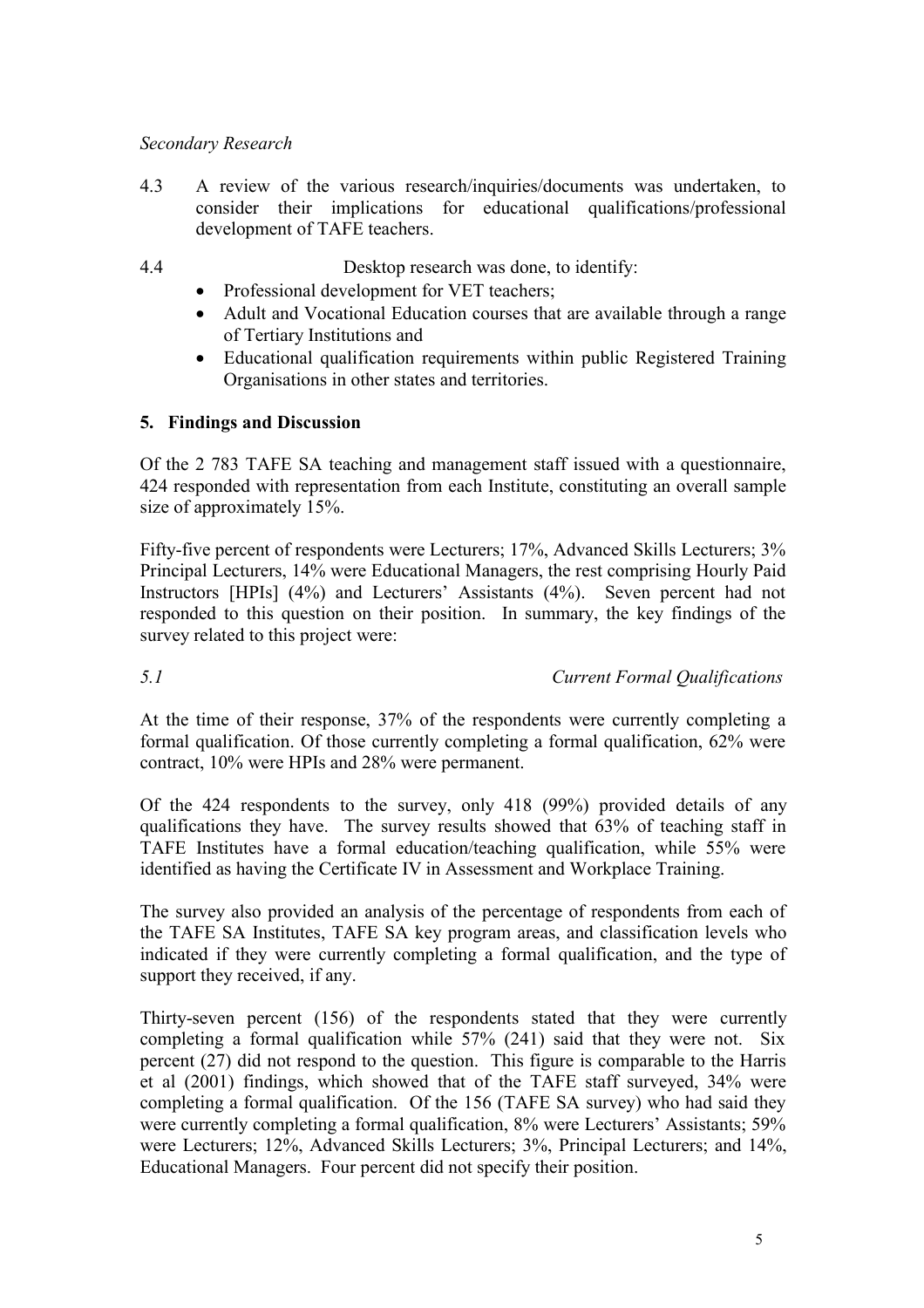# *5.2 Support from Institute*

Fifty-five percent stated that they were receiving support of some kind  $-$  a fixed amount of paid time (36%); assistance with HECS/course fees (71%) and assistance with the cost of books/materials (20%). There were other forms of support listed by the 13% who had said they received support, but had not chosen the given options, which included mentoring, accommodation and travel costs, information sessions, and use of resources such as the computer, internet and the printer.

# *5.3 Reasons for Completing Formal Qualifications*

Of the ten reasons provided for completing formal qualifications, the following were ranked as the five most important – acquire qualifications (53%); keep up with current job (47%); learn/update teaching/training skills (44%); learn/update industry knowledge and skills (40%) and enhance qualifications already achieved (38%).

*5.4 Other Professional Development*

Of all the structured education and training (workshops, seminars, tutorials) undertaken over the past 3 years, but not leading to a formal qualification, the following were seen to be most relevant and important to respondents:

- Updating knowledge of discipline area  $(80\%)$
- $\bullet$  Industry liaison (73%)
- Updating teaching/training skills (68%)
- Training packages  $(68%)$
- $\bullet$  Enhance qualifications achieved (64%)

The professional development undertaken and considered of least relevance included:

- New apprenticeships  $(30\%)$
- $\bullet$  User choice (20%)
- Research skills  $(20\%)$

Of the structured training undertaken, 47% was funded by the employer, 25% funded jointly by the staff member and employer and 6% funded totally by the staff member.

Structured education and training were provided by either another TAFE SA Institute (49%), the TAFE they have been employed by (66%), University (15%) or Industry/Enterprise (33%).

In addition to these, another 70 different organisations provided structured training to TAFE staff over this period. It is difficult, however, to determine the value/quality of this training, but it does underline the breadth of professional development sources.

# *5.5 Staff Development Barriers*

The most common reasons given by staff as causing barriers to their participation in professional development and/or formal qualification programs included the pressure of work (38%); not having enough funds (25%); location & timing difficulties (25%); and family commitments (24%). However, when asked what barriers had prevented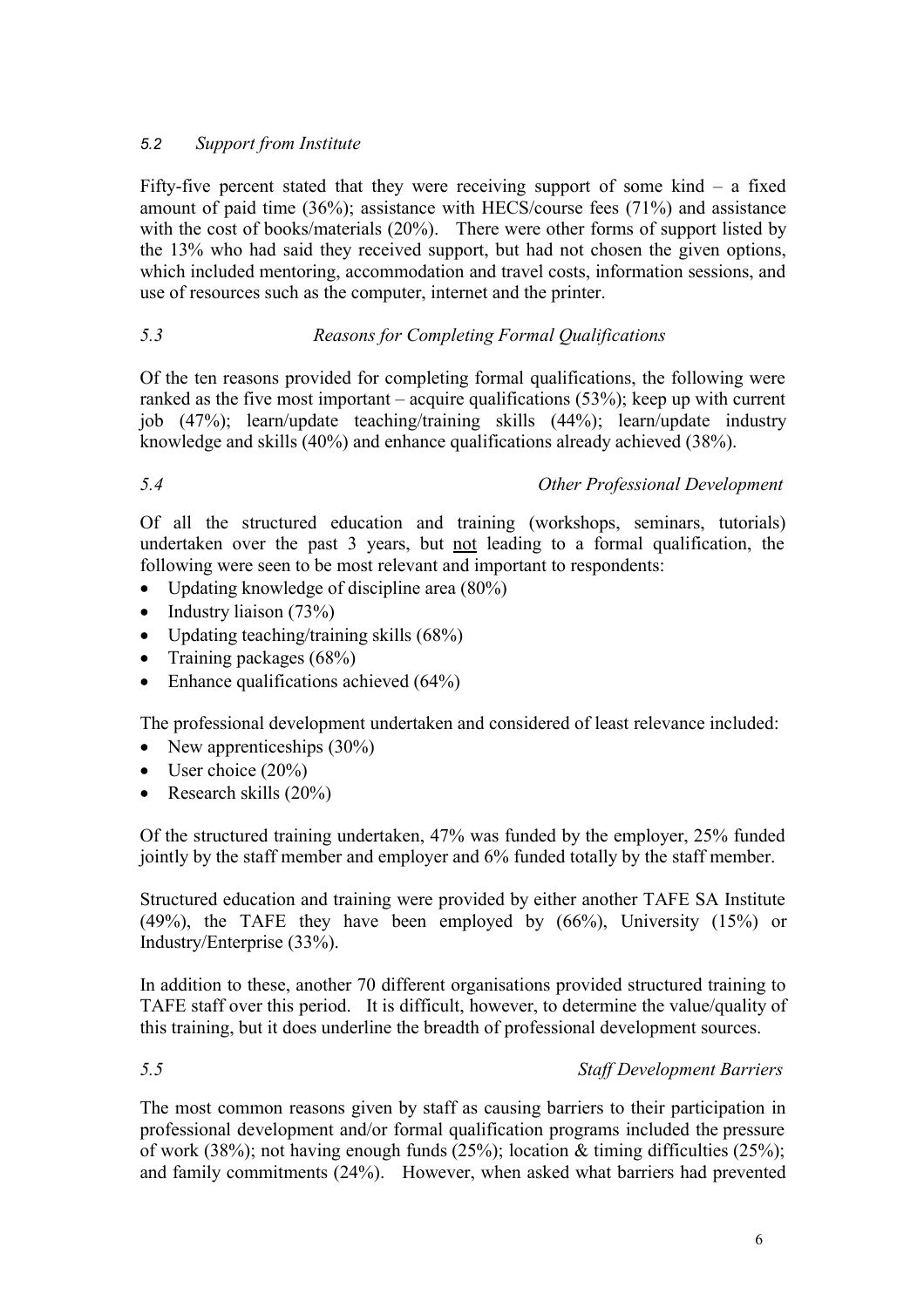them from participating in structured education and training activities, a different set of reasons emerged, except for pressure of work (43%); and location and timing difficulties (41%). No replacement of staff (27%) and the Institute not having enough funds (24%) were the other two main reasons provided by staff as causing barriers to their participation in structured education and training activities.

# *VET Environment*

*5.6 Skills necessary for the Emerging*

Although interesting, it is however logical, and expected, that the skills and understandings that staff considered most important to their success in VET in the future, varied with their positions. For example, Lecturers, Advanced Lecturers, Principal Lecturers and Educational Managers ranked 'up to date/cutting edge industry skills' as important. However, the Lecturers' Assistants did not see this as important as their need for other skills such as 'managing students/classroom', 'training and assessing at the workplace' and 'understanding learning psychology'. Although Principal Lecturers saw 'up to date/cutting edge industry skills' as important, they ranked 'understanding and compliance with the Australian Quality Training Framework (AQTF)', 'project management' and 'working in partnership with industry', as equally important, to succeed in VET in the future.

# *Emerging VET Environment*

*5.7 Educational Qualifications for the*

The survey also investigated those skills and understandings that staff considered most important to their success in VET in the future, and level of expected study:

- $\blacksquare$  Up to date/cutting edge industry skills 68 % (Informal Study)
- Flexible learning 68 % (Informal Study)
- 
- Computer assisted learning 59 % (Informal Study)
- Understanding adult learning principles 59 % (Degree)
- Competency based training 58 % (Informal Study)
- Facilitating on line learning 58 % (Informal Study)
- Skills recognition (RCC/RPL) 54 % (Informal Study)
- Developing assessment tools from TPs 53  $\%$  (Cert IV)
- Plan, prepare and conduct assessments  $52\%$  (Cert IV)
- Counselling skills 52 % (Informal Study)

It is most significant that seven of the ten priorities for skill and understanding development preferred in the "informal study mode" centred on structured education and work-related training activities. They are designed to develop employment related skills and competencies but do not necessarily lead to a formal qualification.

# *5.8 Pathways to Obtaining Educational Qualifications*

The survey asked respondents to select a 'pathway package' that would best suit their needs, should they not have formal qualifications and wanted to teach in the VET sector. The most preferred option for pathways to be adopted in TAFE for staff to undertake formal educational qualifications is: "Suite of Courses: Certificate IV, Diploma, Graduate Certificate, Graduate Diploma developed specifically for TAFE/VET staff" (27%). The least preferred option for pathways is, "Certificate IV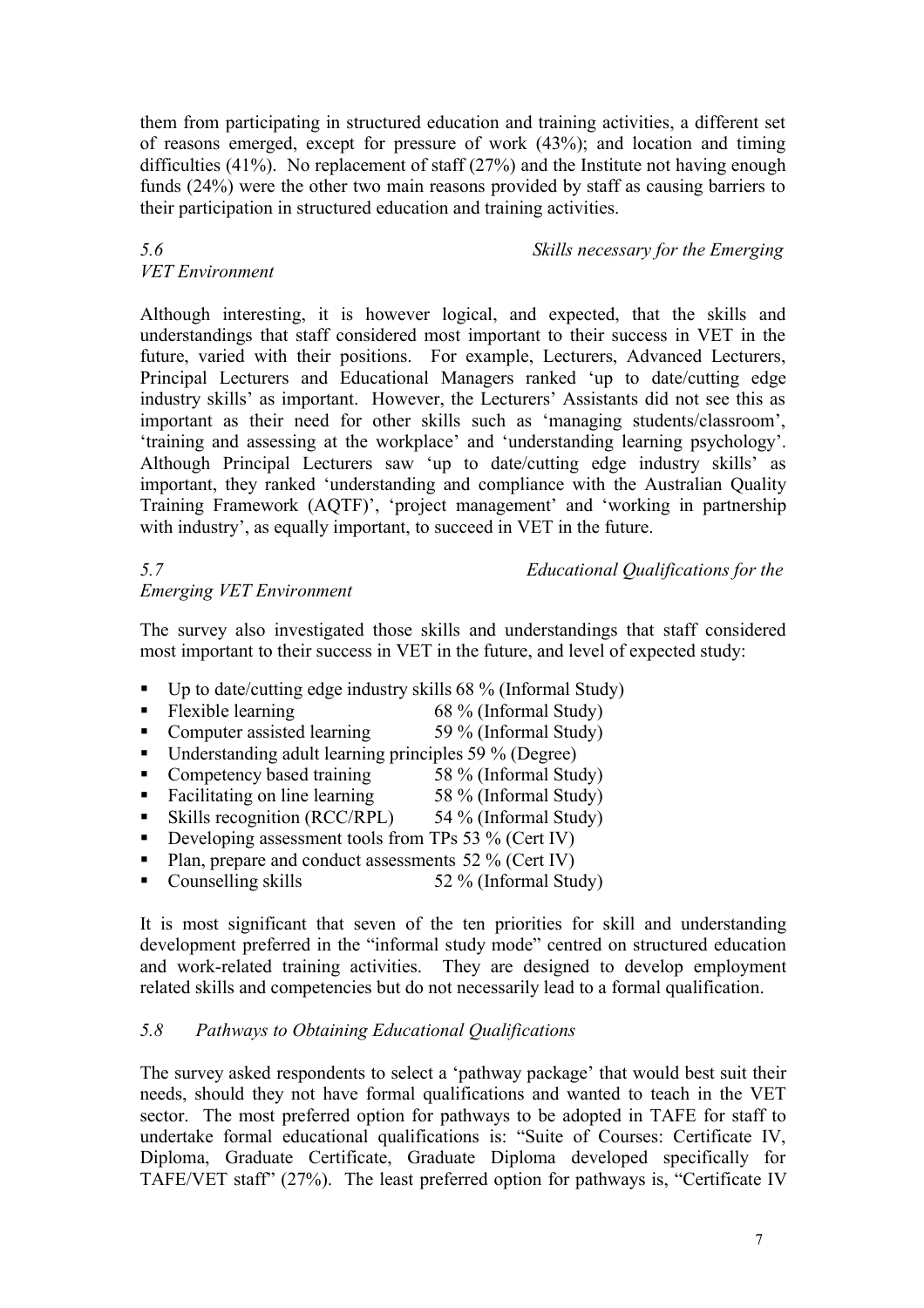issued by another Institute, Diploma Issued by another Institute, Degree Issued by a University, Post Graduate Studies" (6%).

Staff were also asked what changes they would make to the content and delivery of formal educational qualification programs they have undertaken to make these more appealing and relevant to teachers in the VET sector.

The greatest number of comments related to the Bachelor of Adult and Vocational Education they had undertaken. The key messages included the need for the course to

- be more relevant to today's VET practitioner:
- be delivered by University lecturers who had recent industry experience:
- include more work- place based assignments and
- adopt more on-line discussion.

Consultation with the various organisations and individuals revealed the following common concerns. Many of the issues and concerns they raised also reinforced the findings of the various reviews undertaken, the Harris et al (2001) in particular, and the TAFE teacher survey results.

#### *5.9 Professionalism and Qualifications*

Certificate IV in Assessment and Workplace Training has become the *de facto* minimum requirement of a TAFE Lecturer/VET practitioner in South Australia. The concern is that a minimum qualification has become the norm and has led to the devaluation of a Bachelor of Education degree or its equivalent and has lowered the status of the TAFE lecturer/VET practitioner. It was the view of many that it was now time to 'raise the bar' in terms of the minimum educational qualifications people should have as a prerequisite to teaching in TAFE. It was also mentioned that there were no real incentives for TAFE SA teaching staff who currently had no teaching qualifications, to obtain them or undertake further professional development/study.

Further, questions were raised as to the likelihood that 'the high performing VET practitioner' could be the norm without teachers having professional educational training and qualifications. Settling for Certificate IV in Assessment and Workplace Training for TAFE staff, rather than a teaching qualification as the qualification standard for TAFE, was seen to undermine the quality of the service/product that is offered at TAFE Institutes. Typical of the comments made were:

*"I don't believe the Certificate IV in Workplace Assessment and Training should be the minimum teaching/training qual for TAFE teaching staff. It doesn't address enough issues about learner psychology, pedagogical issues, textbook creation and issues, but just purely how to train, how to assess, how to manage the AQTF. There should be a diploma level course… It scares me that the TAFE of the future appears to be nice buildings full of lecturers who have RPL'd through their Certificate IV in WPA, and nobody around, except EMs who do admin, that actually have any sort of teaching degree."*

A TAFE SA Lecturer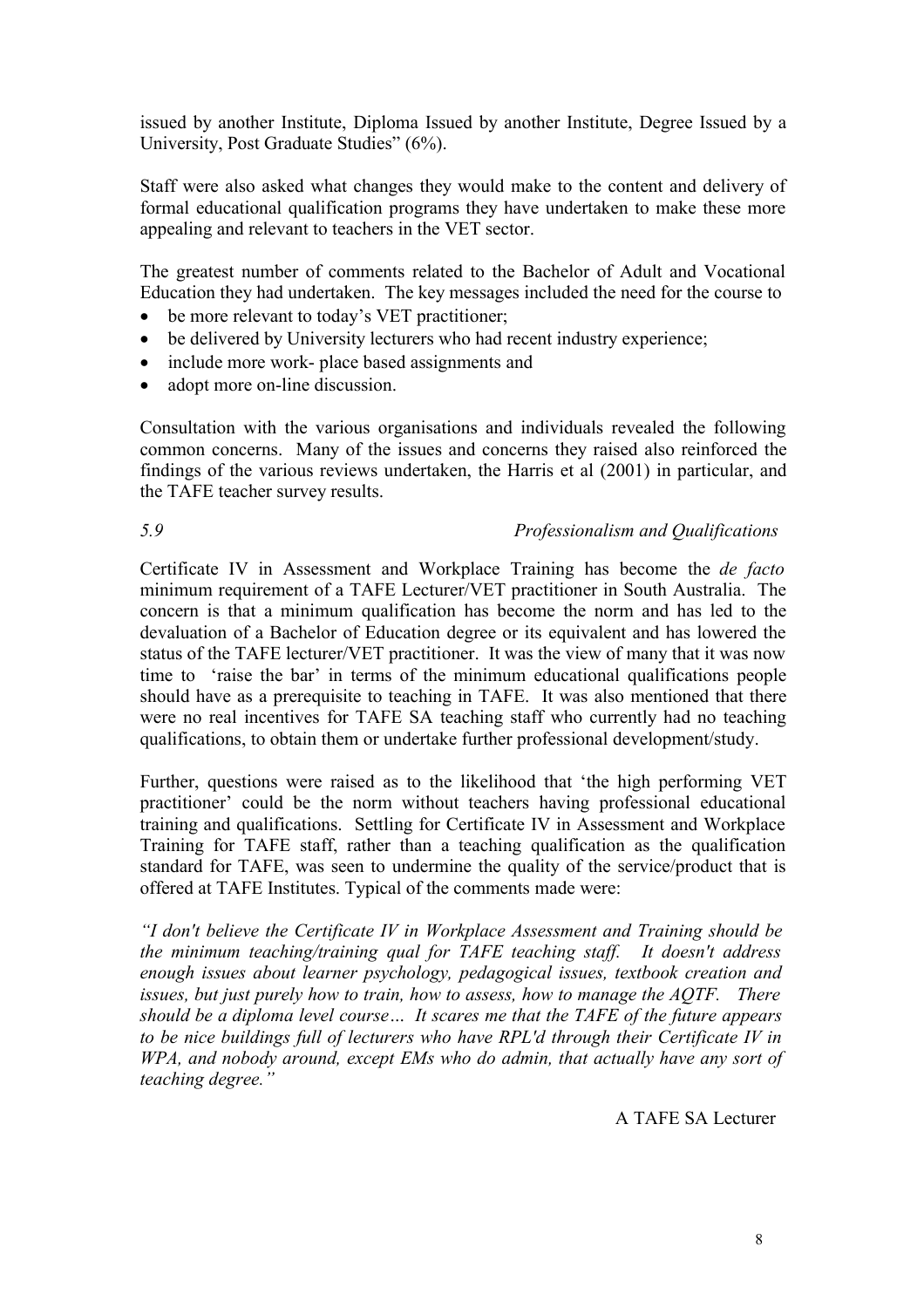# **6. Conclusions**

The project, and the survey conducted as part of the project, provided an opportunity to ascertain the current TAFE SA teacher profile; make a critical analysis of the current TAFE teacher education requirements and provision, and the identification of alternatives for the future. It also provided an opportunity to analyse the standards, quality and competitiveness of the TAFE SA system. Private providers, for example, are far keener to recruit staff who are already qualified, whilst TAFE SA is prepared to recruit/appoint first, and then allow staff to complete their teaching/training qualifications upon appointment. Is TAFE then unfairly bearing the burden of providing qualified people for the VET sector, and if so, at what cost? Can TAFE claim to be competitive and offer superior quality, when fewer (proportionately) of its staff have professional educational/teaching qualifications than their private RTO counterparts? These were questions that were put to the TAFE SA Board of Directors, as part of the recommendations in the research report that was presented to them in December 2002.

The recommendations outlined the need for TAFE SA to work in partnership with Universities, to develop a program that best suited the needs of the TAFE SA Lecturer and was recognisable across educational sectors, as well as, be both nationally and internationally portable. Future training of TAFE SA lecturers by Universities should include the high quality input of existing, appropriately qualified TAFE or TAFE SA lecturers regarding pedagogy of VET teaching, and should use state of the art technologies and methodologies. In addition, a more flexible approach to the delivery of educational qualifications should be adopted, to accommodate TAFE SA staff who wish to stay within their region, and to assist them to integrate what they are learning, into their work environment.

There should be a clearer and stronger relationship between TAFE lecturers' professional development/educational qualifications to salary progression levels. These should provide the necessary incentives for people aspiring to higher classification levels to undertake further professional development/study/research.

The research also recognised the need for funding and recommended that TAFE SA Directors approach Commonwealth and State Governments to fund the participation of TAFE SA lecturers in teacher development education programs. It was also suggested that the professional development funding at the Institutes be directed at developing the teaching skills of their staff through their preference for 'informal study'. It was recognised that TAFE/VET lecturers needed to assume a professional approach to taking greater responsibility for their own technical currency, pedagogical expertise and being informed and articulate, with regard to contemporary developments in the VET sector. In addition to providing opportunities for TAFE SA staff to gain educational qualifications, Institutes need to ensure that they maintain and continue to upgrade their 'technical' or industry qualifications and expertise.

The research also recommended that any developments in the establishment of educational qualification or registration requirements should be considered in light of national developments. There are considerable inconsistencies across states in terms of what TAFE systems require of their teachers'/lecturers' qualifications and therefore, a more consistent, national approach should be adopted. As a number of